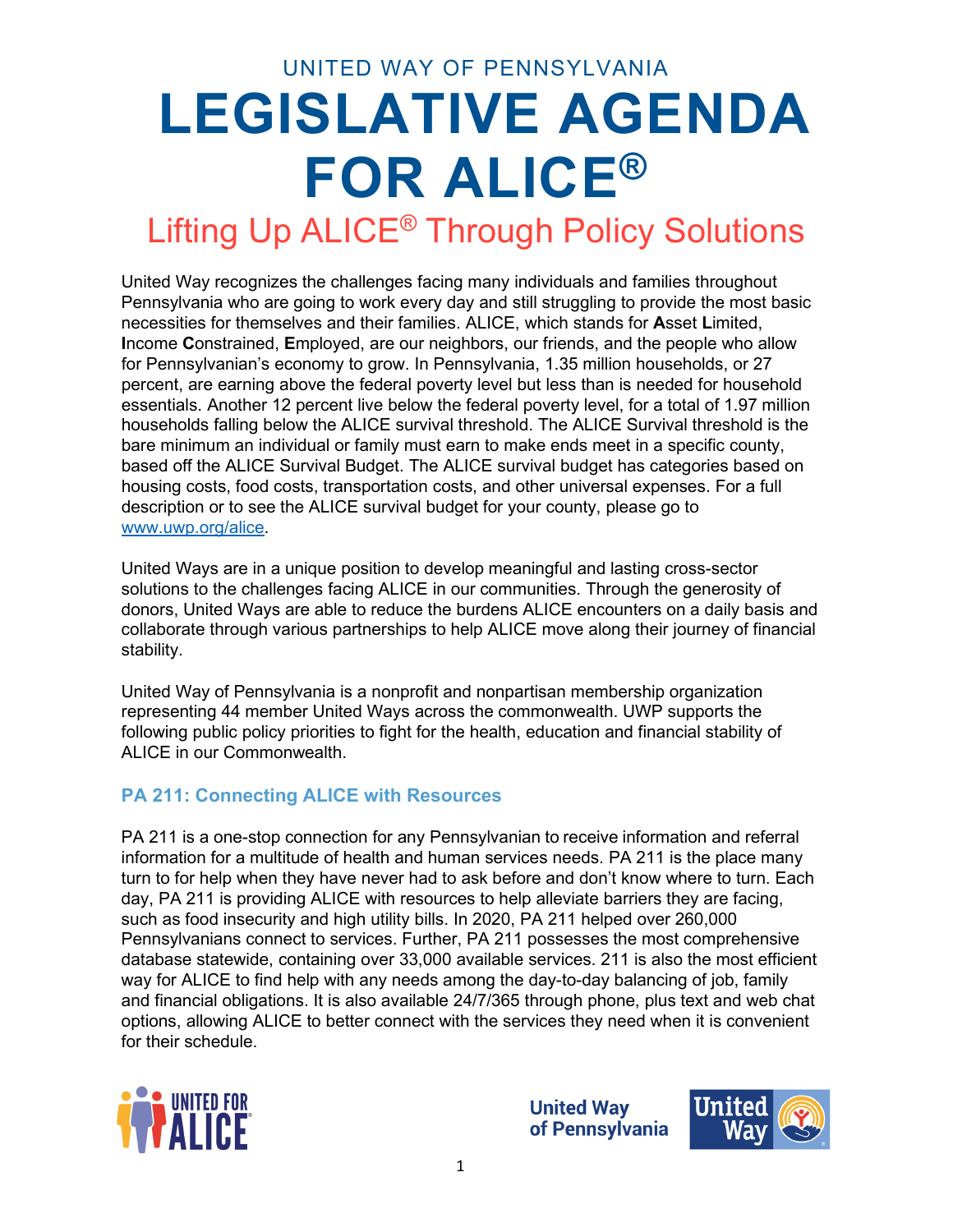#### **UWP Supports:**

- Investment of state funds to continue a public-private partnership, strengthen PA 211 and assure a consistent experience for every user in the state.
- Explore ways to increase the efficiency of state and local governments by contracting to provide services currently offered through government-operated information phone hotlines.
- Leveraging PA 211's community data to help our state address social determinants of health and build resource coordination platforms.
- Providing data for health and human service planning at the state and local level.
- Working closely with state agencies including the Departments of Aging, Health, Human Services, and the Pennsylvania Emergency Management Agency to define shared goals to save taxpayer dollars by connecting Pennsylvanians in need to the right services at the right time.

#### **A Workforce Development Strategy That Works for ALICE**

The United Way network is committed to working within our communities to increase familysustaining employment, assure access to income supports and emergency services for those who need it, and to help families grow savings and assets. Our communities and Commonwealth will be stronger when every individual and family, regardless of race or socioeconomic status, is financially stable and has opportunities for economic mobility. Our workforce development strategies do not adequately account for the challenges faced by a significant portion of our workers who face challenges with reliable transportation and affordable child care.

The ALICE Report highlights that of the 10 million jobs in Pennsylvania, 58 percent pay less than \$20 per hour, and more than one-half of those jobs pay between \$10 and \$15 per hour. Over the past decade, low wage jobs in Pennsylvania have increased by a substantial 75%. Comparing those numbers to the true cost of maintaining a survival household budget, we see costs are outpacing wages. This trend will continue if we do not find solutions to address the needs of our workforce.

United Ways in Pennsylvania invest in a variety of programs that help workers secure and maintain employment. This goes beyond traditional employment training, for example, by reducing barriers to employment such as child care and transportation. United Ways also invest in free tax preparation programs which help make sure working families receive all the tax credits they qualify for. Additional supports such as state and federal Earned Income Tax Credits allow working families to keep more of what they earn to help pay for necessities or unexpected emergencies. United Ways also support programs which focus on financial literacy and family budgeting to help ALICE and others stretch what they earn.



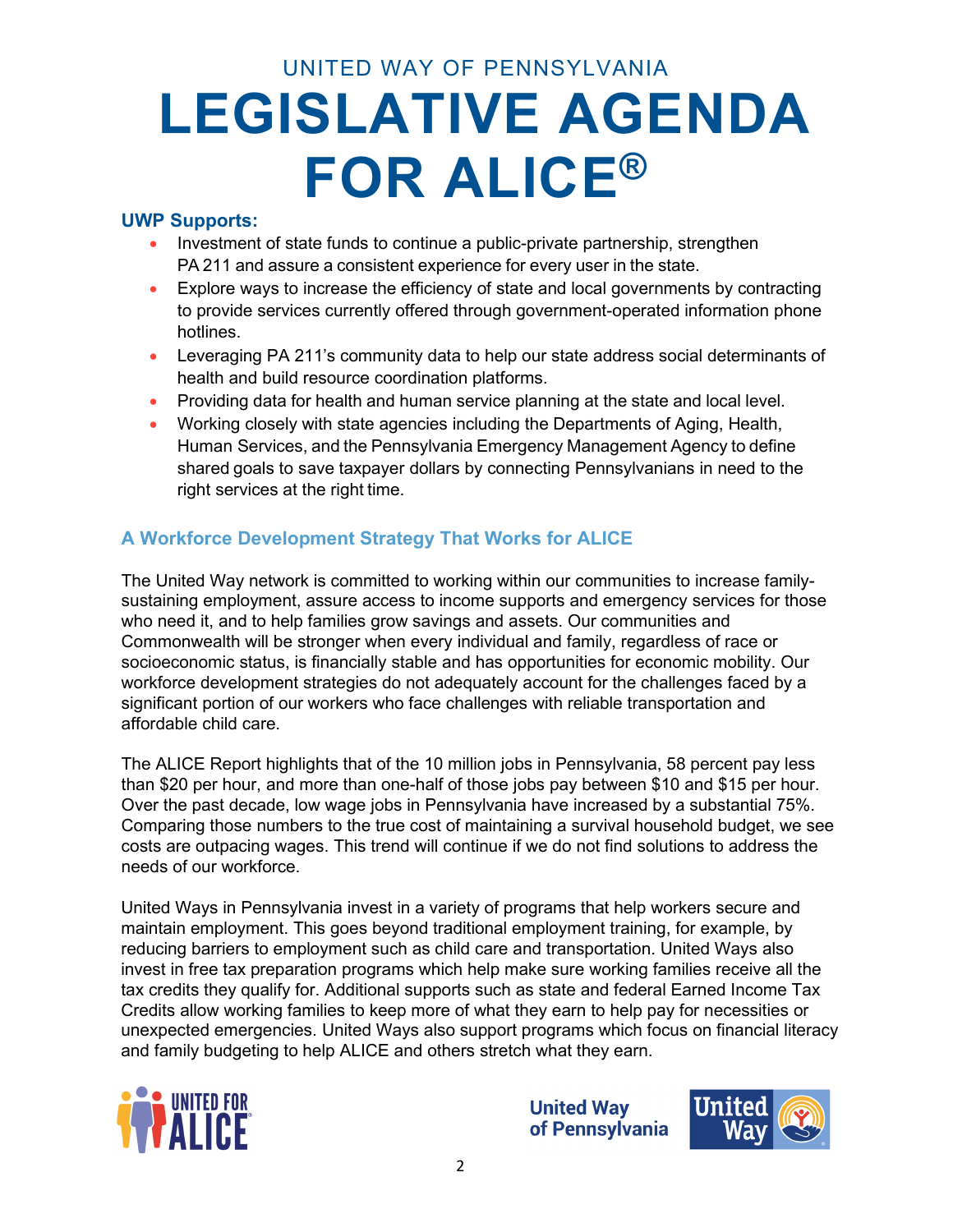United Ways across the Commonwealth are committed to working across sectors to define and implement workforce development strategies that offer all workers a path to employment with family-sustaining wages, including partnerships to address the barriers many households are facing.

#### **UWP Supports:**

- State and federal Earned Income Tax Credits that support working families and help lift ALICE toward financial stability.
- Job training and career development policies which align to address impending work force shortages.
- Workforce development initiatives that help more of PA's ALICE population achieve jobs that provide family-sustaining wages and lift them to a level of financial sustainability.
- Partnerships with the private, nonprofit, and public sector to find solutions to the barriers facing employees, such as child care and transportation.
- Innovative approaches to connect PA's youth to career readiness opportunities.

#### **Accessible and Affordable Child Care, Pre-k and Head Start: Supporting Children's Brain Development and Allowing ALICE to Work**

Child care is expensive, but it is an especially large burden for ALICE. It is about 25-percent of the ALICE survival budget for families with children, and it significantly impacts their ability to be financially stable. Child care represents a Pennsylvania family's greatest expense, averaging \$1,200 per month for two children in licensed home-based care or nearly \$1,600 per month in a high-quality child care center. With 32-percent of families with children in Pennsylvania earning an income below the ALICE survival threshold, in many cases all available adults from ALICE households are in the workforce and child care is an essential component of their budget. Since more than 68-percent of all Pennsylvania families have all available parents in the workforce, the need for accessible and affordable child care is important to ALICE and non-ALICE households.

United Ways have long supported early learning, and do extensive work in ensuring Pennsylvania's children are school-ready by kindergarten. Educational attainment is a predictor of household income, and as research shows us, early learning begins at birth, with some of the most critical years of a child's brain development falling between birth and three years of age. This is why it is imperative every child in Pennsylvania has access to affordable, high-quality child care. It supports child development for households where both parents must work, assures that those parents can be reliable, productive employees, and provides a strategy to help move multiple generations of ALICE families on a path to financial stability.

Research demonstrates high-quality child care, Pre-k and Head Start all improve a child's



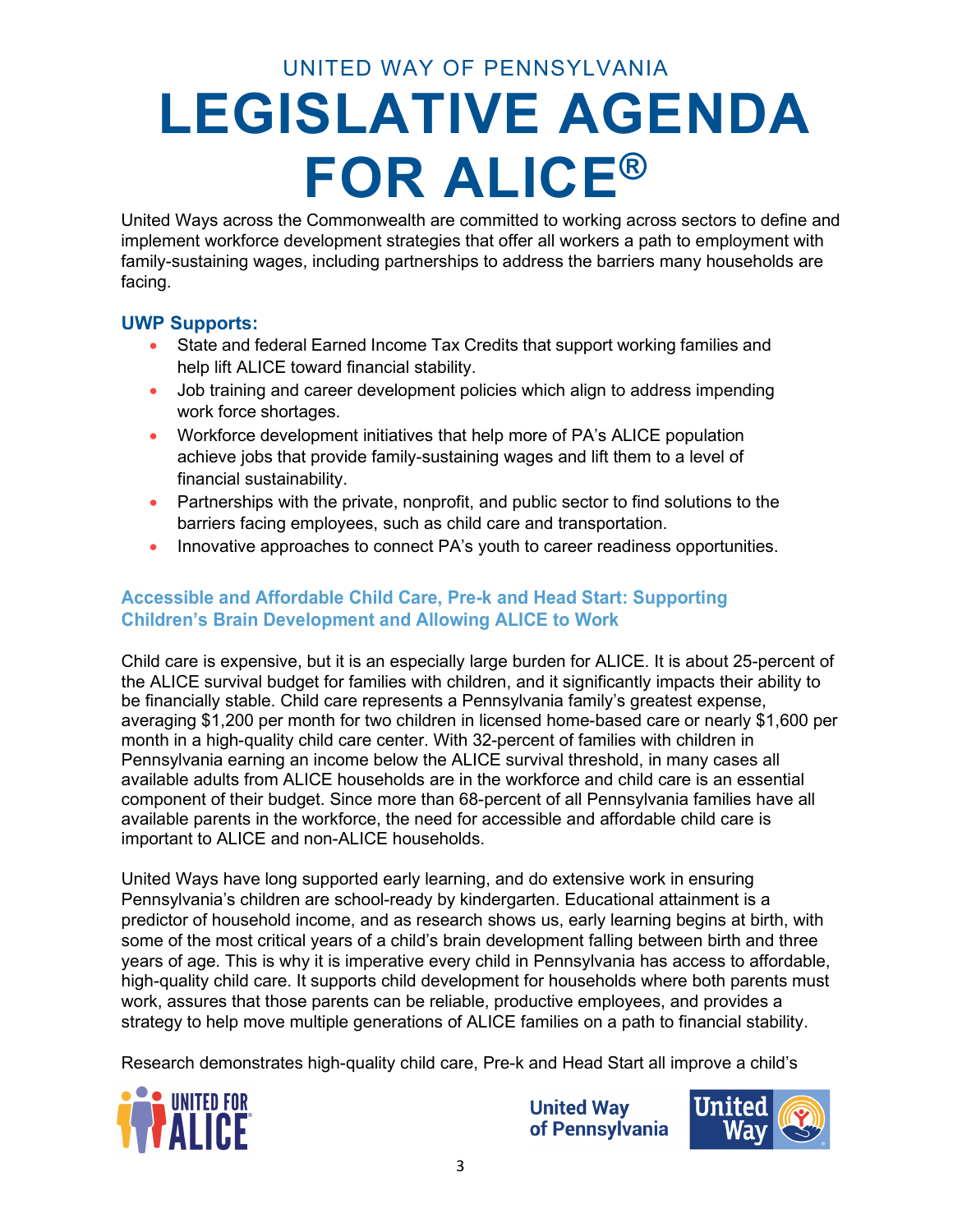cognitive, language, social and emotional development and school achievement. Children from families with few resources and under great stress benefit most from quality early childhood settings. In a recent poll by Magellan Strategies, over half of Pennsylvania residents support funding high-quality child care.<sup>1</sup>

Footnote: 1 Magellan Strategies, Pennsylvania Child Care Study

#### **UWP Supports:**

- Assuring all children have access to reliable, high quality and affordable child care, Pre-k and Head Start. United Way of Pennsylvania supports increased funding for Child Care Services to serve children on the child care subsidy waitlist, as well as increased investment so all at-risk kids have access to high quality Pre-k and Head Start.
- Investments from the Commonwealth to improve infant/toddler child care subsidy tiered reimbursement rates for STAR 3 and 4 providers to compensate programs which have met high-quality standards closer to the full cost of high-quality child care to provide more families opportunities to find high-quality care.
- Ensuring workforce development initiatives include opportunities for child care workers, both in Pre-k and high-quality child care settings, to further their training and career.
- Increased state and federal funding for the child care development block grant to support the healthy development and school readiness needs of children, including afocus on increasing quality.

#### **Prenatal to Age Three Health, Nutrition, and Community Engagement for Pennsylvania Families and Children**

Today's babies are tomorrow's future and United Way's network goals include increasing the success of child development through prenatal and child health care, nutrition, and community assistance. United Way of Pennsylvania commits to advocating for policies and funding that encourage and assist the wellbeing of families and children. Parents are often a child's first teachers and ensuring access to evidence-based tools and information for our families is our priority.

Children's development is ongoing and requires an array of services to meet their physical and behavioral health care need. Health insurance helps provide access to preventative and primary health care services and can offer peace of mind and financial security for families.

#### **UWP Supports:**

• Assuring all children have access to health care by building on the success of